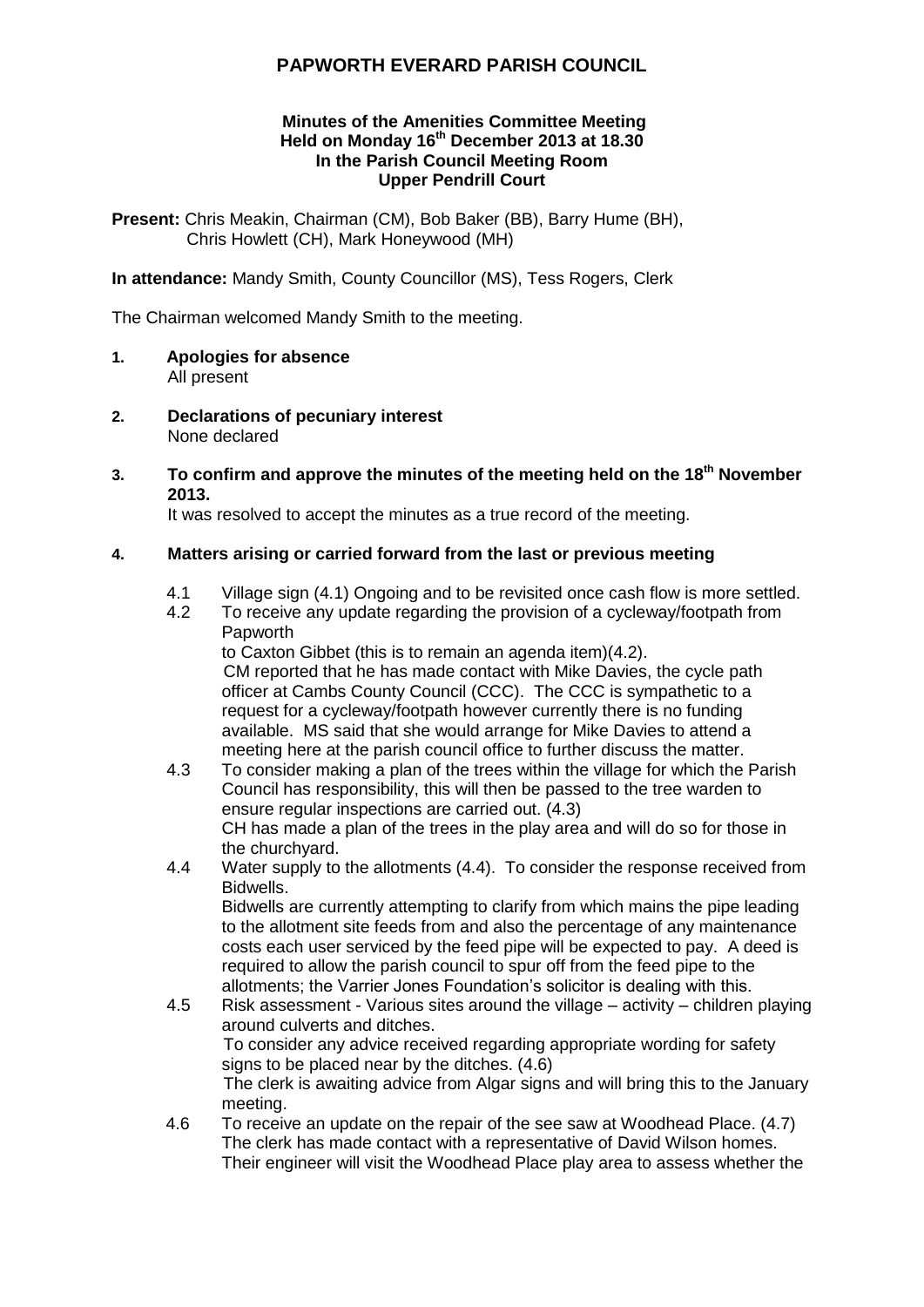see saw will be repaired or replaced. The clerk will remain in contact with David Wilson Homes until the matter is resolved.

4.7 To receive an update regarding the supply of electricity to the changing rooms (5)

Following acceptance of the quote from John Kay, Tony Truett from that company, attended a meeting with CM, CH and BH to reconfirm the available capacity at the tennis club electricity supply to feed the changing rooms. Unfortunately he was unable to access the box, it having been locked for safety and no key being available. Mr Truett will return at a later date.

- 4.8 To receive an update regarding the supply of water to the changing rooms (5) Councillor Paul Phillips had made contact with Cambridge Water and was awaiting confirmation of a site meeting to ascertain which main should be used to spur off from to service the changing rooms. The clerk will check progress with Councillor Phillips.
- 4.9 To received a report from Mark Honeywood and Chris Meakin following their review of the external playground inspection report and to decide on any actions required resulting from this (6) CM had reviewed the report and having included his comments e mailed this to MLH for his considerations. Unfortunately due to IT problems MLH had not received this. Therefore at the meeting CM supplied him with a hard copy. MLH will bring his composite list to the next meeting. Most of the recommendations made on the report were low priority. It was noted that the report listed some items as not being to British Standards, the clerk will check this with the company that installed the equipment in 2010.
	- 4.10 To receive a report received from the parish council's tree warden regarding the condition of the trees in the play area and to consider any action required resulting from this. (6)

The main advice received was that a number of the trees required 'tidying up' at low level. One tree with branches overhanging one item of play equipment required a branch to be removed to ensure the children do not swing on it. It was agreed that the clerk will ask Michael Downs, the tree specialist who has undertaken tree works on behalf of the parish council more recently, to meet with CH and the tree warden to give advice and a quote on any necessary works.

- 4.11 To consider any comments received from Chris Meakin following his review of the risk assessment 'Use of play equipment by children and members of the public' with a view to adopting the review. (8) This will be deferred to the January meeting once clarification regarding some points mentioned on the assessment, have been received.
- 4.12 To receive an update regarding the overgrown hedgerow outside numbers 41, 43 and 45 Ermine Street North. (9) MS has forwarded this matter to the local Highways department suggesting that a site visit is made to ascertain whose responsibility the hedgerows are.
- 4.13 Better Bus Villages unfortunately the parish council has been unsuccessful in securing funding towards a new bus shelter near to the Summersfield development. For information only.
- 4.14 Bench renovation project to review which is to be next bench on the list (to include consideration to be given to the removal of the badly vandalised bench in Elm Way).

The clerk will contact Papworth Trust to check ownership of the benches.

Page  $\boldsymbol{\sim}$ 

5 **Street Lighting – to consider the recent communication received from CCC and to provide a local view on any decisions that may impact on things unforeseen by them**.